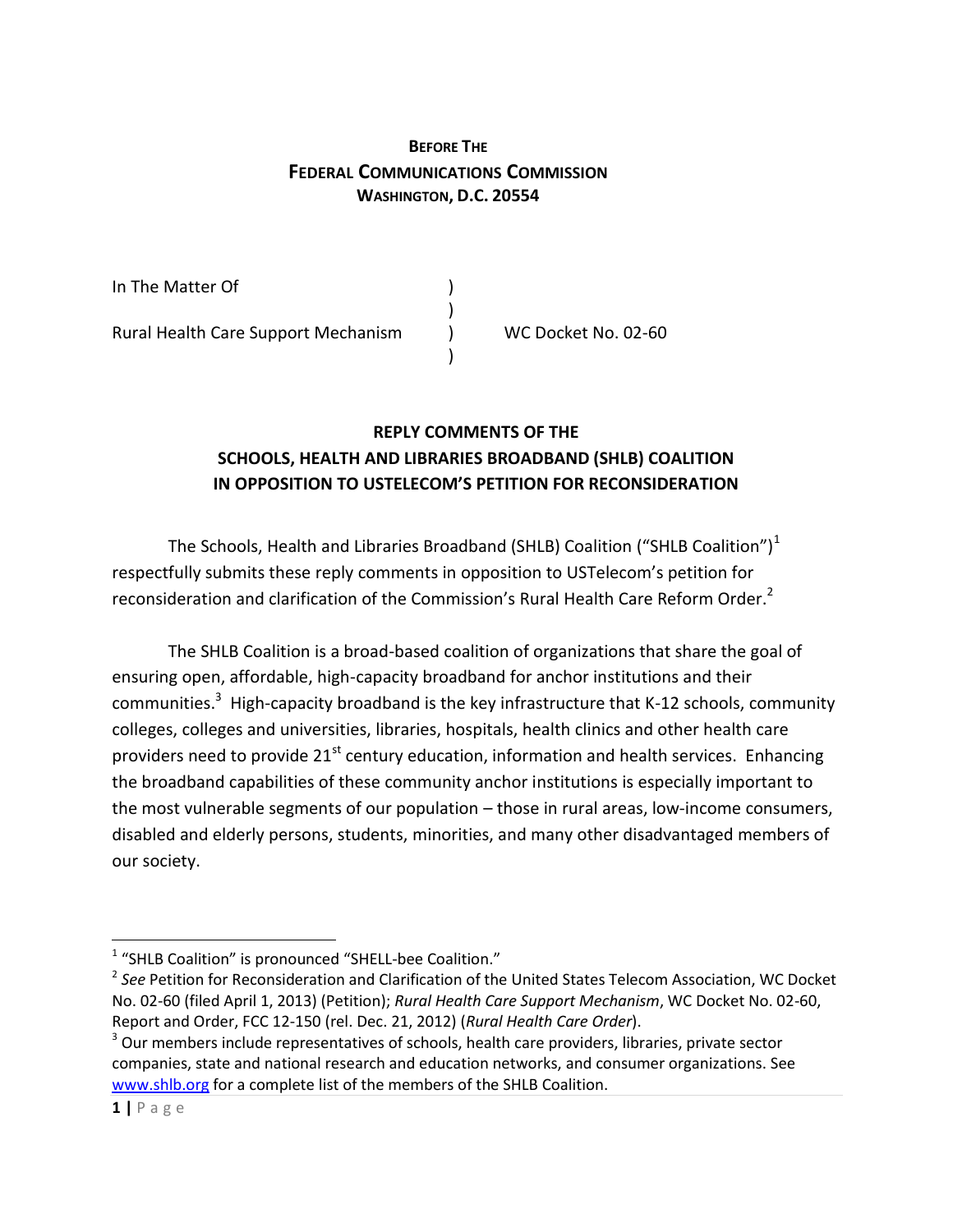USTelecom asks the FCC to reverse its decision in the *Rural Health Care Order* to allow dark fiber to be eligible for support from the Rural Healthcare Connect Fund. The SHLB Coalition respectfully disagrees with USTelecom and supports the FCC's decision in 2012 to allow dark fiber to be eligible for support.

Dark fiber is an increasingly valuable option for anchor institutions and rural health care (RHC) providers in particular. As the National Broadband Plan recognizes,<sup>4</sup> dark fiber is often a cost-effective way for anchor institutions to solve their broadband and telecommunications needs. Providers of dark fiber typically deploy raw fiber optic capacity and allow end users to supply their own electronics to "light" the fiber. This gives the end user greater control over the operation of the network, allowing the health provider to adapt the amount of bandwidth and the security features to its own individual needs.

While dark fiber may not serve the needs of every health care institution, dark fiber is often a less expensive alternative than traditional telecommunications services. By making dark fiber eligible for support, the Commission has made the most efficient use of the limited dollars available for the RHC provider because supporting dark fiber often requires less of a draw on the fund. $5$ 

In addition to the cost savings, it is much easier to add new capacity to a dark fiber network than traditional services. Once a fiber link and the appropriate electronics are installed, upgrading the bandwidth often involves a relatively minor software change. There are no additional facilities or equipment that need to be installed.

Dark fiber also creates opportunities for more competition. Different service providers can interconnect with the dark fiber network to provide competitive last-mile services to other institutions or consumers. Dark fiber also enables the customer to access competitive services instead of being tied to the service offerings of the incumbent provider.

 $\overline{\phantom{a}}$ 

<sup>&</sup>lt;sup>4</sup> "Applicants should be able to acquire the lowest-cost broadband service, whether it is a fully leased or a mixed lease/own solution. For instance, the current ineligibility of dark fiber prevents applicants from pursuing lower-cost mixed lease/own strategies for broadband infrastructure. Allowing funding for ownership or leasing of dark fiber and associated communications equipment could allow recipients to use locally underutilized commercial or governmental capacity to provide lower-cost, high-value broadband instead of leased services currently eligible for E-rate discounts." National Broadband Plan, p. 237.

<sup>&</sup>lt;sup>5</sup> This is not to say that dark fiber will always be the best alternative. By making dark fiber eligible for support, the Commission has given rural health applicants an additional competitive option that can lead to reduced prices and more efficient service provisioning.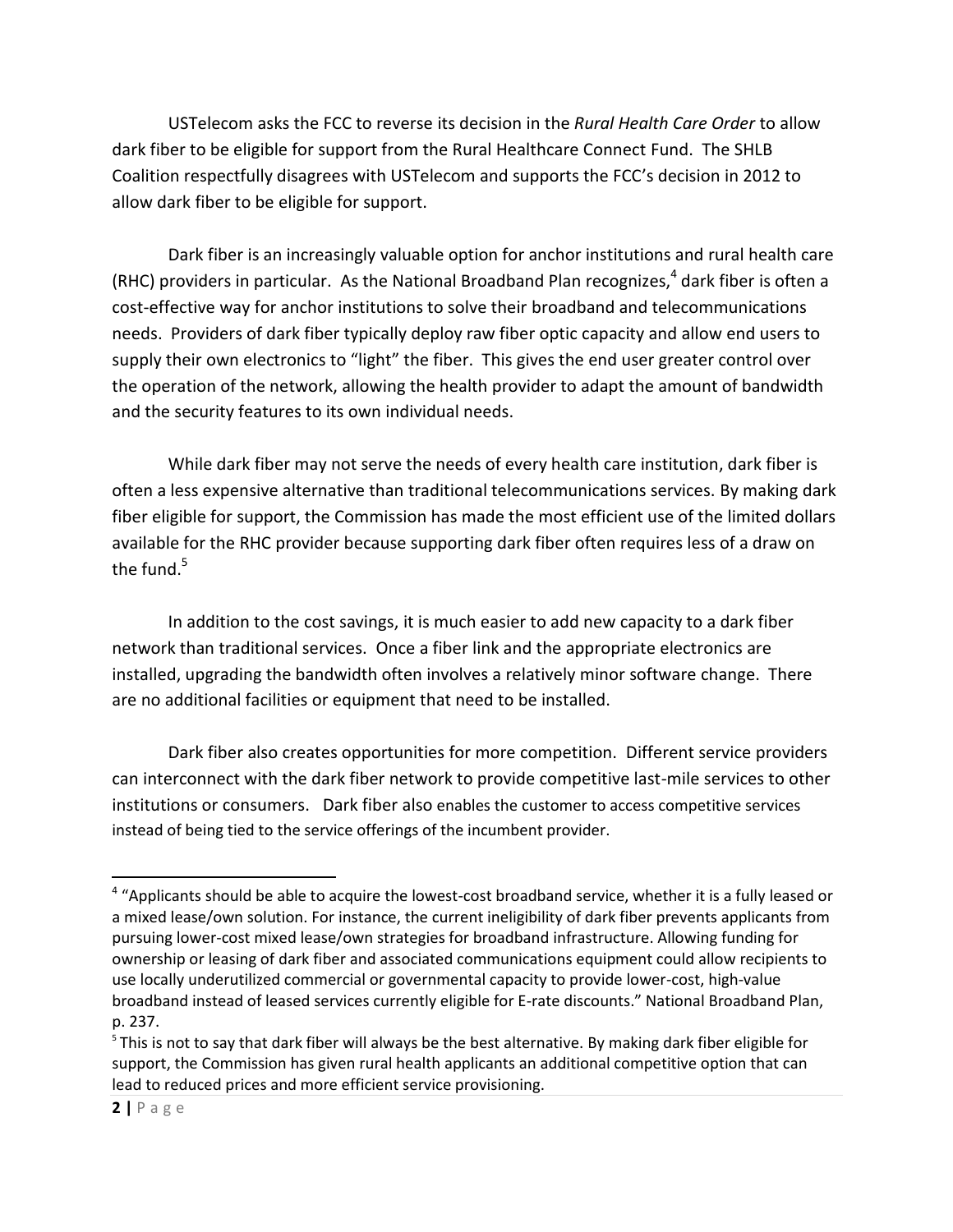Furthermore, allowing dark fiber to be eligible for support does not favor one provider over another. Any provider of dark fiber service is eligible to provide the service, including incumbent local telecommunications providers. Allowing dark fiber to be eligible for support opens up the field to a host of other non-traditional entities such as electric power companies, research and education networks, and municipalities, while also permitting incumbent carriers to provide dark fiber services if they so choose.

While USTelecom attempts to argue that administering dark fiber is too difficult and is beyond the capabilities of health care providers, the experience in the field tells a different story. Dark fiber is commonly used by municipalities and others to provide high-capacity broadband services to anchor institutions, including health providers. To give just one example, Martin County Florida used dark fiber provided by a cable provider for several years until it decided to deploy its own dark fiber network (underground) because of the extensive costsavings and greater redundancy. The dark fiber network is being used to connect a local hospital – the Martin Memorial Hospital and 19 health facilities across two counties – allowing them to engage in tele-health services and comply with federal requirement to maintain electronic medical records. The revenues from that hospital have contributed to the sustainability and cost-savings of the entire network.<sup>6</sup>

USTelecom is incorrect in asserting that the statutory language does not allow support for dark fiber. Section 254(h)(2)(A) explicitly directs the FCC to adopt competitively neutral rules to promote "access to advanced service" by schools, libraries and health care providers. (emphasis added). This statutory provision permits support for services and facilities that provide "access" to advanced service and is not limited to traditional "telecommunications services." Dark fiber gives rural health providers "access to" telemedicine services such as remote diagnostics, remote patient monitoring, telepsychiatry, and many more.

l

<sup>&</sup>lt;sup>6</sup> See, Florida Fiber: Martin County Saves Big with Gigabit Network," published by the Institute for Local Self-Reliance, p. 7 (available at [http://www.ilsr.org/wp-content/uploads/2012/06/martin-county-fiber.pdf.](http://www.ilsr.org/wp-content/uploads/2012/06/martin-county-fiber.pdf))